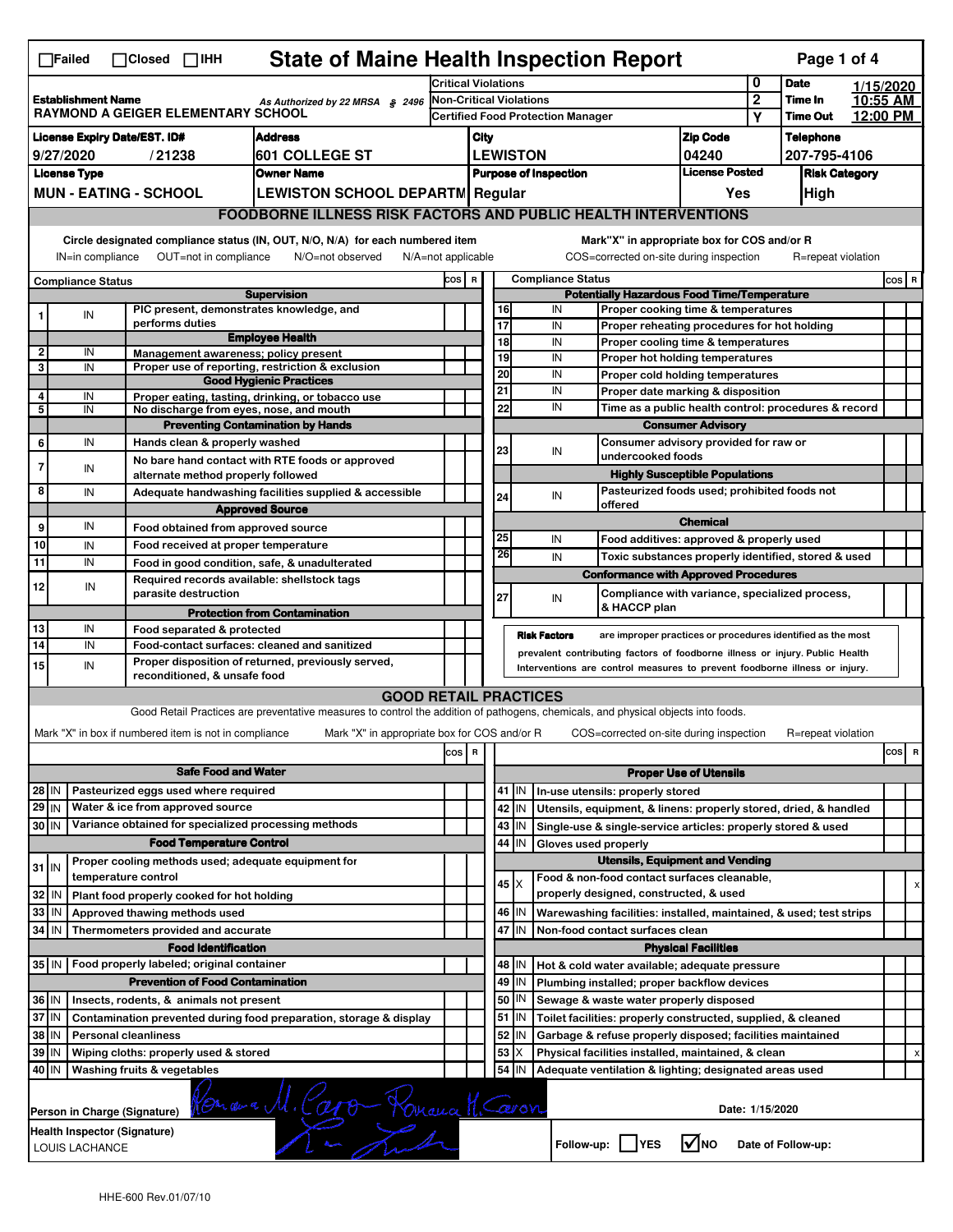|                                                                                                | Page 2 of 4 |                                 |                                 |      |                           |                                  |  |  |  |
|------------------------------------------------------------------------------------------------|-------------|---------------------------------|---------------------------------|------|---------------------------|----------------------------------|--|--|--|
| <b>Establishment Name</b><br><b>RAYMOND A GEIGER ELEMENTARY SCHOOL</b>                         |             | As Authorized by 22 MRSA § 2496 | 1/15/2020<br><b>Date</b>        |      |                           |                                  |  |  |  |
| License Expiry Date/EST. ID#<br><b>Address</b><br><b>601 COLLEGE ST</b><br>9/27/2020<br>/21238 |             |                                 | City / State<br><b>LEWISTON</b> | ' ME | <b>Zip Code</b><br>104240 | <b>Telephone</b><br>207-795-4106 |  |  |  |
| <b>Temperature Observations</b>                                                                |             |                                 |                                 |      |                           |                                  |  |  |  |
| Location                                                                                       |             |                                 | <b>Notes</b>                    |      |                           |                                  |  |  |  |

| High temp dish | 147*/180*    | Wash/rinse        |
|----------------|--------------|-------------------|
| Pilaf          | $155*$       | Hot holding       |
| Carrots        | $37^{\star}$ | Walk in cooler    |
| Lettuce        | $41*$        | Salad bar         |
| Pudding        | $35^{\ast}$  | 4 door cooler     |
| Egg roll       | $145*$       | Hot holding       |
| Water          | $101*$       | Hand wash kitchen |



**Date: 1/15/2020**

HHE-601(a)Rev.01/07/10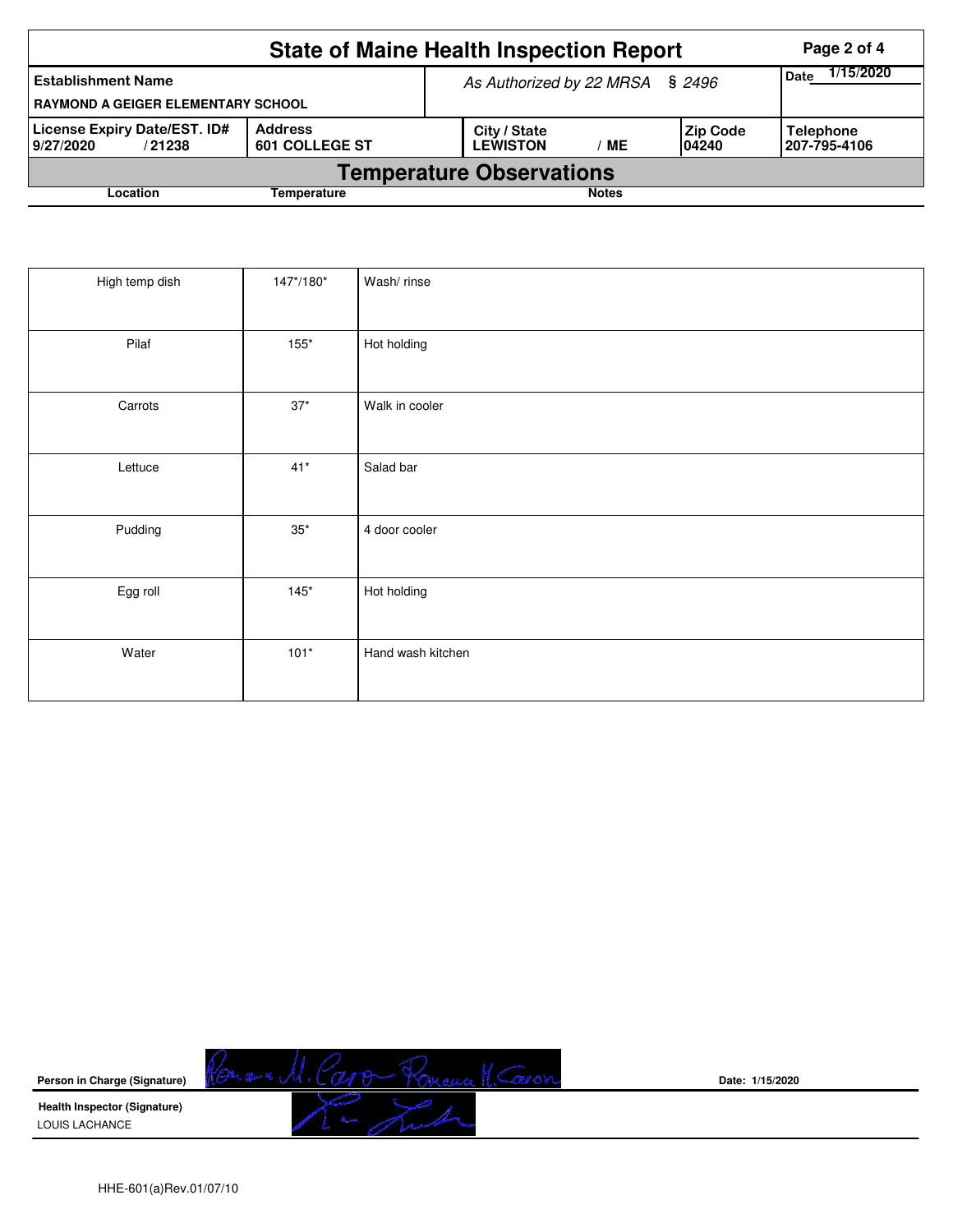| <b>State of Maine Health Inspection Report</b>                                                                                                     |                                  |                                 |    |                          |  |  |  |  |  |  |
|----------------------------------------------------------------------------------------------------------------------------------------------------|----------------------------------|---------------------------------|----|--------------------------|--|--|--|--|--|--|
| <b>Establishment Name</b><br><b>RAYMOND A GEIGER ELEMENTARY SCHOOL</b>                                                                             | Date                             | 1/15/2020                       |    |                          |  |  |  |  |  |  |
| License Expiry Date/EST. ID#<br>9/27/2020<br>/21238                                                                                                | <b>Address</b><br>601 COLLEGE ST | City / State<br><b>LEWISTON</b> | MЕ | <b>Zip Code</b><br>04240 |  |  |  |  |  |  |
| <b>Observations and Corrective Actions</b>                                                                                                         |                                  |                                 |    |                          |  |  |  |  |  |  |
| Violations cited in this report must be corrected within the time frames below, or as stated in sections<br>8-405.11 and 8-406.11 of the Food Code |                                  |                                 |    |                          |  |  |  |  |  |  |

45: 4-501.11: N: Equipment in disrepair.

INSPECTOR NOTES: \*\*REPEAT\*\* Gasket on milk cooler torn. Replace to be smooth, sealed and easily cleanable.

53: 6-501.12: N: The physical facilities are not clean.

INSPECTOR NOTES: \*\*REPEAT\*\* Walls, coving, floor and drain behind kettle cookers are dirty and have old food reminants. Clean daily to eliminate build up.



**Date: 1/15/2020**